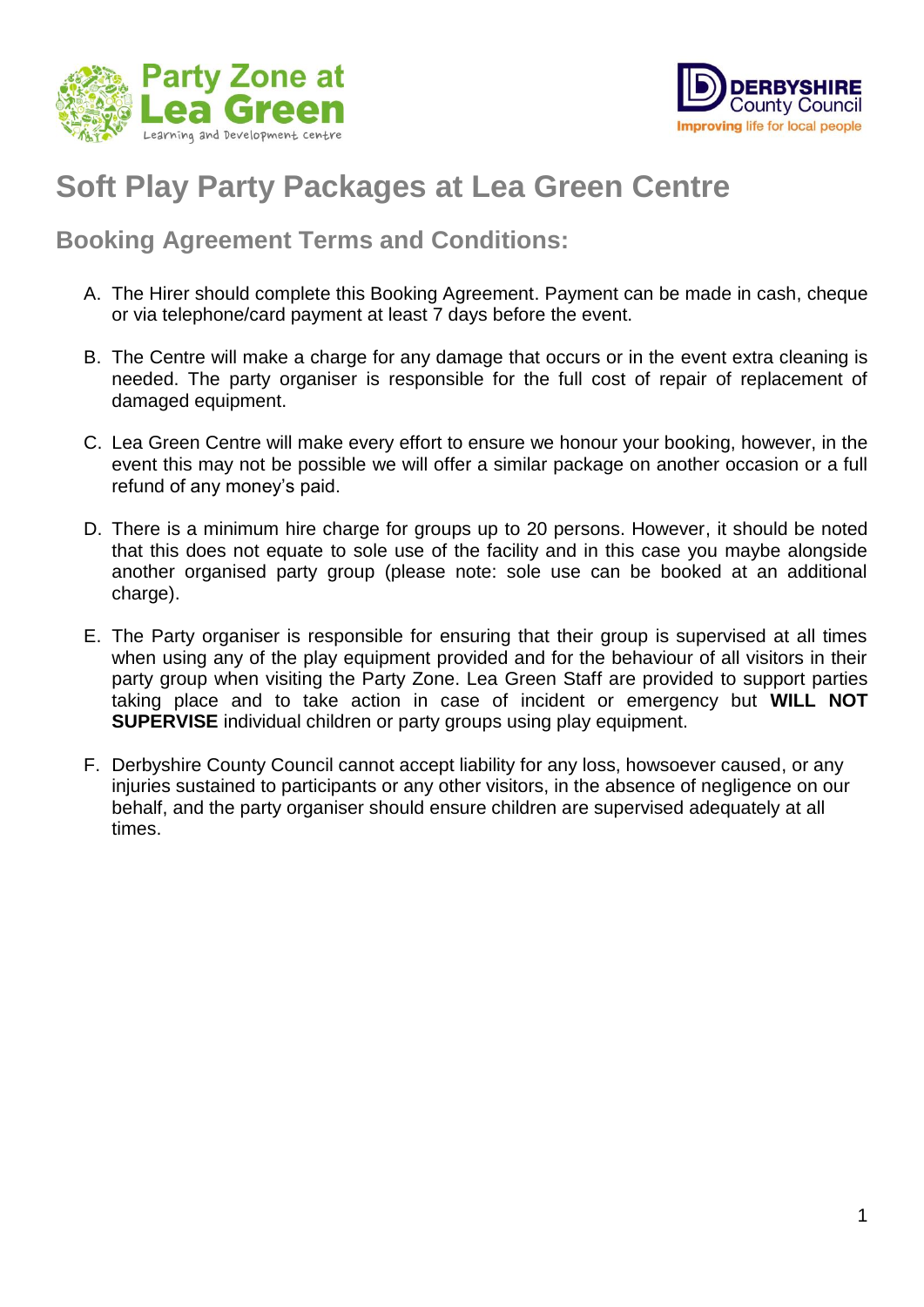



## **Play agreement:**

It is the responsibility of the person making the party booking to ensure that all possible steps are taken to avoid injury to members of your group, any other users and or damage to the play equipment.

## *Please ensure that the following Safety Instructions are followed:*

The rules for use of soft play at Lea Green are designed to help keep children safe and to promote them having a fun time whilst playing together. We ask all users to be sensible and to promote the idea of *safe, sensible FUN!*

- Children using the soft play equipment must be supervised at all times by responsible adults.
- For both safety and hygiene reasons children or adults must not use the play area or equipment in bare feet.
- No food or drink can be taken onto the soft play equipment or frame.
- The play equipment is designed for a primary age group use of 4–11yrs. Children outside of these age groups may only use the soft play in private group sessions and with the agreement of a Lea Green member of staff.
- Children or adults using the play area should not wear shoes, jewellery or sharp objects for safety reasons.
- Caution should be used if using the soft play equipment whilst wearing glasses.
- Please be aware of other users and their needs whilst using the soft play area.
- Children must remain seated at all times when using the slide and must exit the area using the exits and not try to climb up the slide.
- For reasons of accident prevention and safety, parents and adults are warned not to use the slide with small children either on their knee or in their arms. (RoSPA *Royal Society for the Prevention of Accidents* advice.)
- During party times, adults entering the soft play equipment should use a high-vis vest provided by Lea Green Centre to meet our child protection guidelines.
- Always ensure that the soft play equipment is not overcrowded, and limit numbers according to the age and size of children using it. Try to avoid large and small children from using equipment at the same time.
- Ensure that children are not engaging in pushing, colliding, fighting or behaving in a manner likely to injure or cause distress to others.
- Ensure that no-one with a history of back or neck problems is allowed on the soft play equipment without supporting supervision.
- Any child who is feeling unwell should not use the play equipment for their own well-being and also for the well-being of other users.
- No pets are allowed in the sports hall or the soft play equipment area.
- The soft play equipment or mats should not be used if they become wet and slippery.
- Please report any damage that is noticed or occurs immediately to a Lea Green member of staff.

*If you are unsure of anything, please discuss this with a Lea Green Centre member of staff and we will make every effort to help and support you.*